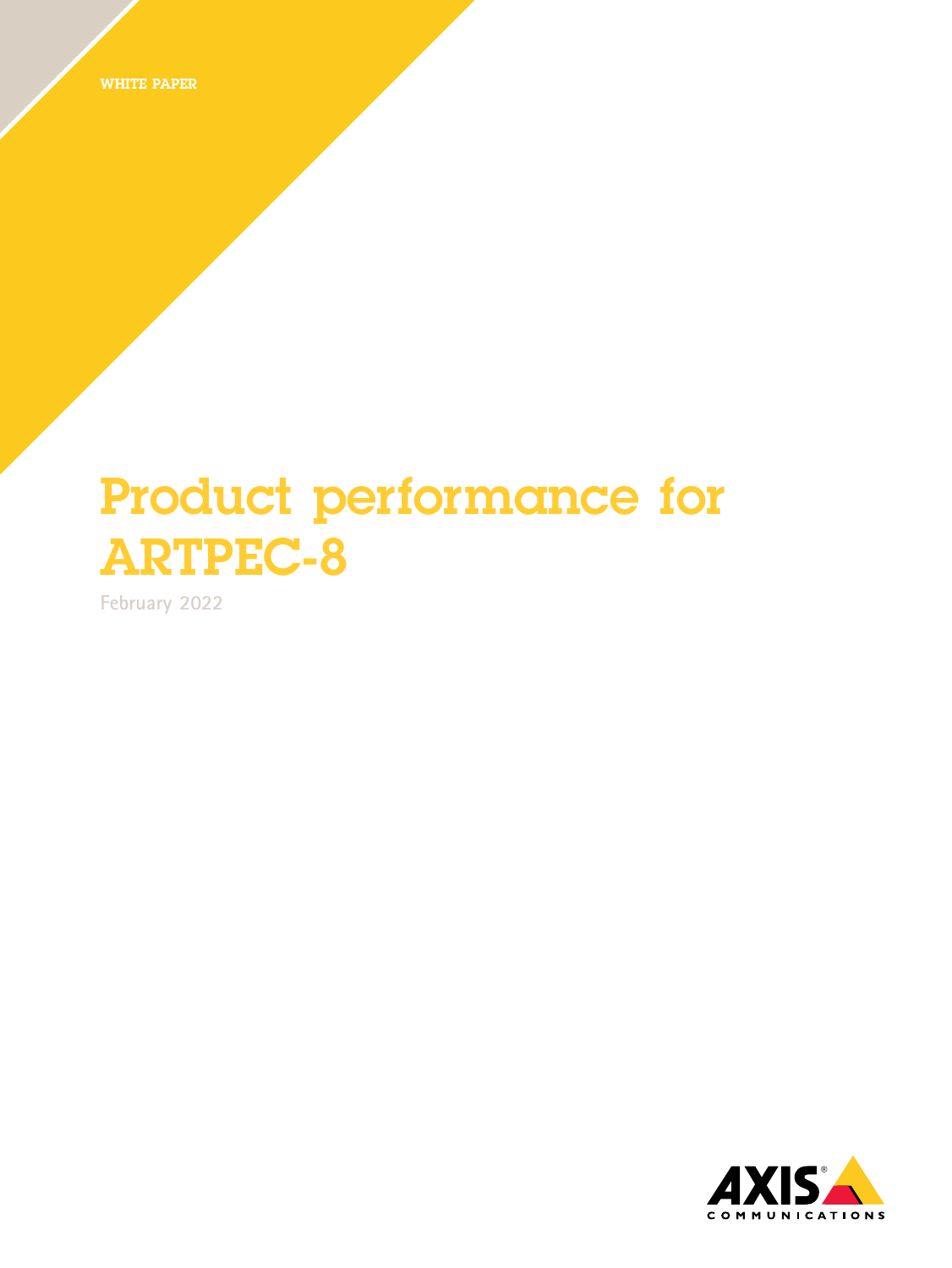## Table of Contents

| 1              | Introduction                  |                                                           | 3 |
|----------------|-------------------------------|-----------------------------------------------------------|---|
| $\overline{2}$ | Quantifying performance       |                                                           | 3 |
| 3              | Factors affecting performance |                                                           | 3 |
| 4              | Measurements and results      |                                                           |   |
|                | 4.1                           | 4K (3840x2160), max 60 fps, normal configuration          | 4 |
|                | 4.2                           | 4K (3840x2160), max 30 fps, normal configuration          | 5 |
|                | 4.3                           | HDTV 1080P (1920x1080), max 60 fps, normal configuration  | 5 |
|                | 4.4                           | HDTV 1080P (1920x1080), max 30 fps, normal configuration  | 6 |
|                | 4.5                           | 4MP (2688x1512), max 60 fps, limited configuration        | 6 |
|                | 4.6                           | 4MP (2688x1512), max 30 fps, limited configuration        | 7 |
|                | 4.7                           | HDTV 1080P (1920x1080), max 60 fps, limited configuration | 7 |
|                | 4.8                           | HDTV 1080P (1920x1080), max 30 fps, limited configuration | 8 |
| 5              | <b>Discussion</b>             |                                                           | 8 |
| 6              | Conclusion                    |                                                           |   |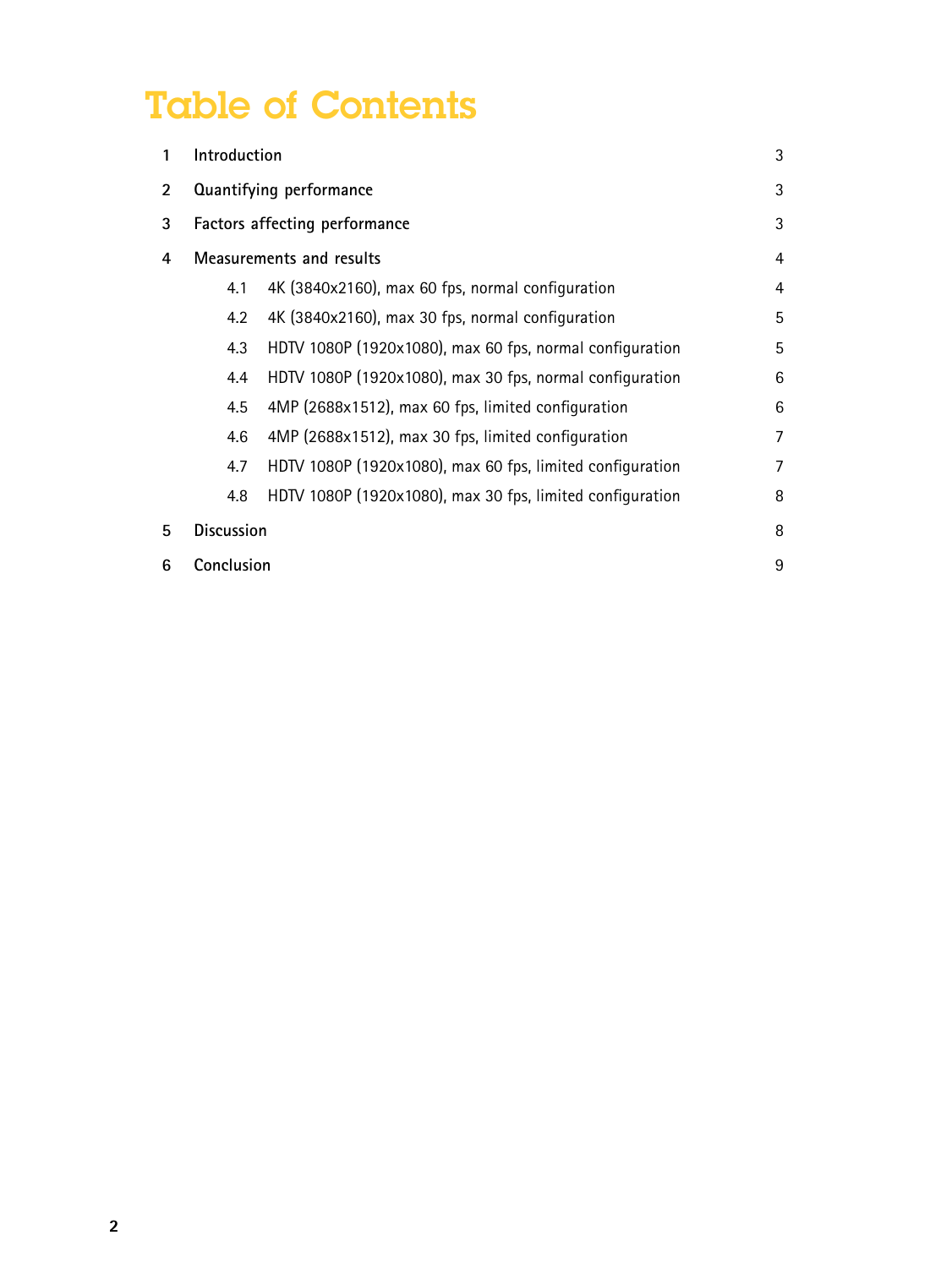### <span id="page-2-0"></span>1 Introduction

At Axis, we develop our own integrated circuits. They provide our broad portfolio of video cameras and encoders with optimal video compression abilities, as well as superior imaging, opportunities for advanced analytics applications, and much more. Our latest SoC (system on <sup>a</sup> chip) is ARTPEC-8.

This white paper presents measurement results for <sup>a</sup> systematic understanding of the performance, in terms of streams and frame rates, of Axis products based on ARTPEC-8. The paper is intended for technical personnel and system integrators.

### 2 Quantifying performance

The performance of <sup>a</sup> video product can be measured by how many simultaneous streams (with given resolutions and frame rates) it can deliver. Each stream should be individually configured, meaning that the clients should not access cached data. A video product can, in general, deliver many more streams that have identical configurations, than individually configured streams.

### 3 Factors affecting performance

It is hard to predict exactly how many simultaneous, individually configured streams with maximum resolution and full frame rate <sup>a</sup> video product will deliver in all situations. The overall performance depends on:

- CPU load or video compression load (ARTPEC-8) in the video product
- Total data throughput (bandwidth) from the product and network infrastructure
- •Client performance
- SoC configuration: ARTPEC-8 hardware comes in two different designs: normal configuration and limited configuration. Axis chooses which design to use in each product in order to optimize product performance. It is not possible to change this configuration in <sup>a</sup> finished product.

From <sup>a</sup> user perspective, the following are the most common parameters that could affect the overall performance negatively:

- •High image resolution
- •Low image compression level
- •Mixing Motion JPEG and H.264/H.265 streams
- •A large number of clients accessing the server simultaneously
- •Clients accessing different image settings (resolution, compression, etc.) simultaneously
- •Heavy usage of event settings
- •Motion detection enabled
- •**HTTPS**
- •Poorly performing client PC which does not decode all images
- Limited or poor network infrastructure. Frames will be dropped when network is congested.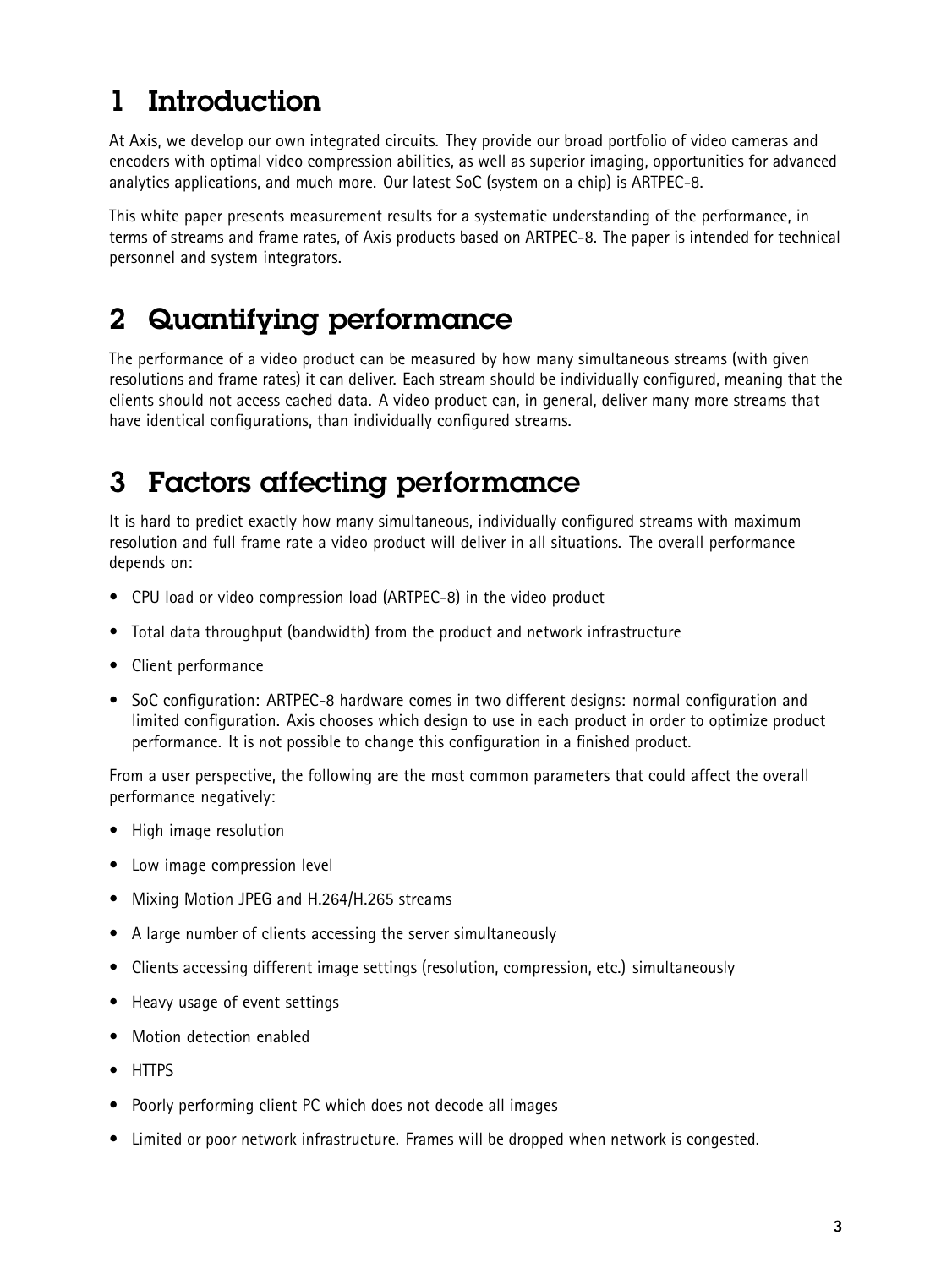<span id="page-3-0"></span>There are also factors in the monitored scene that could affect the performance:

- The complexity of the image
- The lighting conditions

### 4 Measurements and results

We investigated the performance through measurements using the following setup:

- Factory default values
- •Image complexity: realistic scene
- Each stream was unique, meaning that the clients should not access cached data. The compression level varied from <sup>30</sup> to <sup>39</sup> (up to ten different streams) for H.265 and H.264.



#### **4.1 4K (3840x2160), max <sup>60</sup> fps, normal configuration**

*Figure 1. 4K (3840x2160) resolution, realistic scene, max fps: 60. The tested product had the normal ARTPEC-8 hardware configuration.*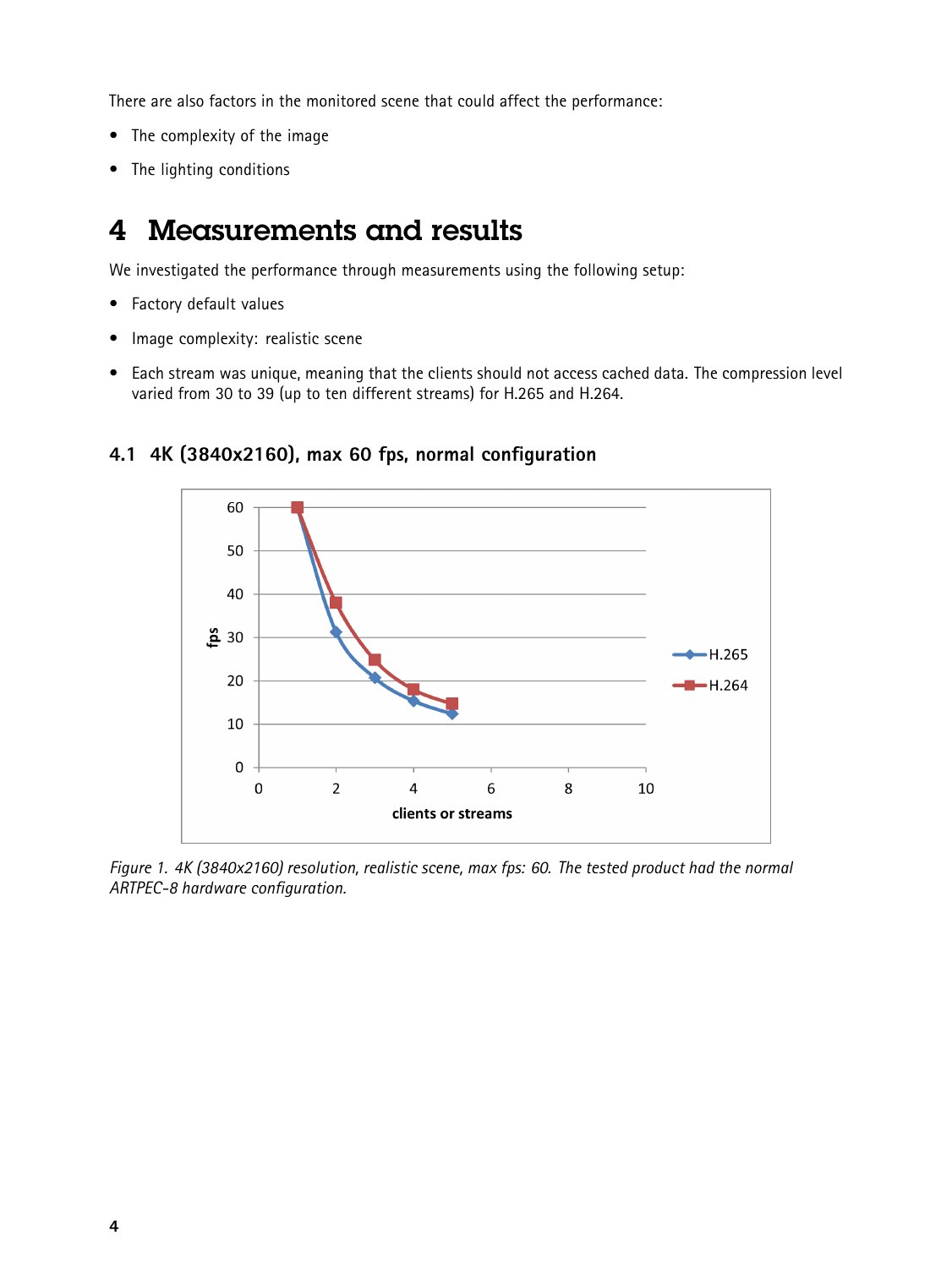#### <span id="page-4-0"></span>**4.2 4K (3840x2160), max <sup>30</sup> fps, normal configuration**



*Figure 2. 4K (3840x2160) resolution, realistic scene, max fps: 30. The tested product had the normal ARTPEC-8 hardware configuration.*

#### **4.3 HDTV 1080P (1920x1080), max <sup>60</sup> fps, normal configuration**



*Figure 3. HDTV 1080P (1920x1080) resolution, realistic scene, max fps: 60. The tested product had the normal ARTPEC-8 hardware configuration.*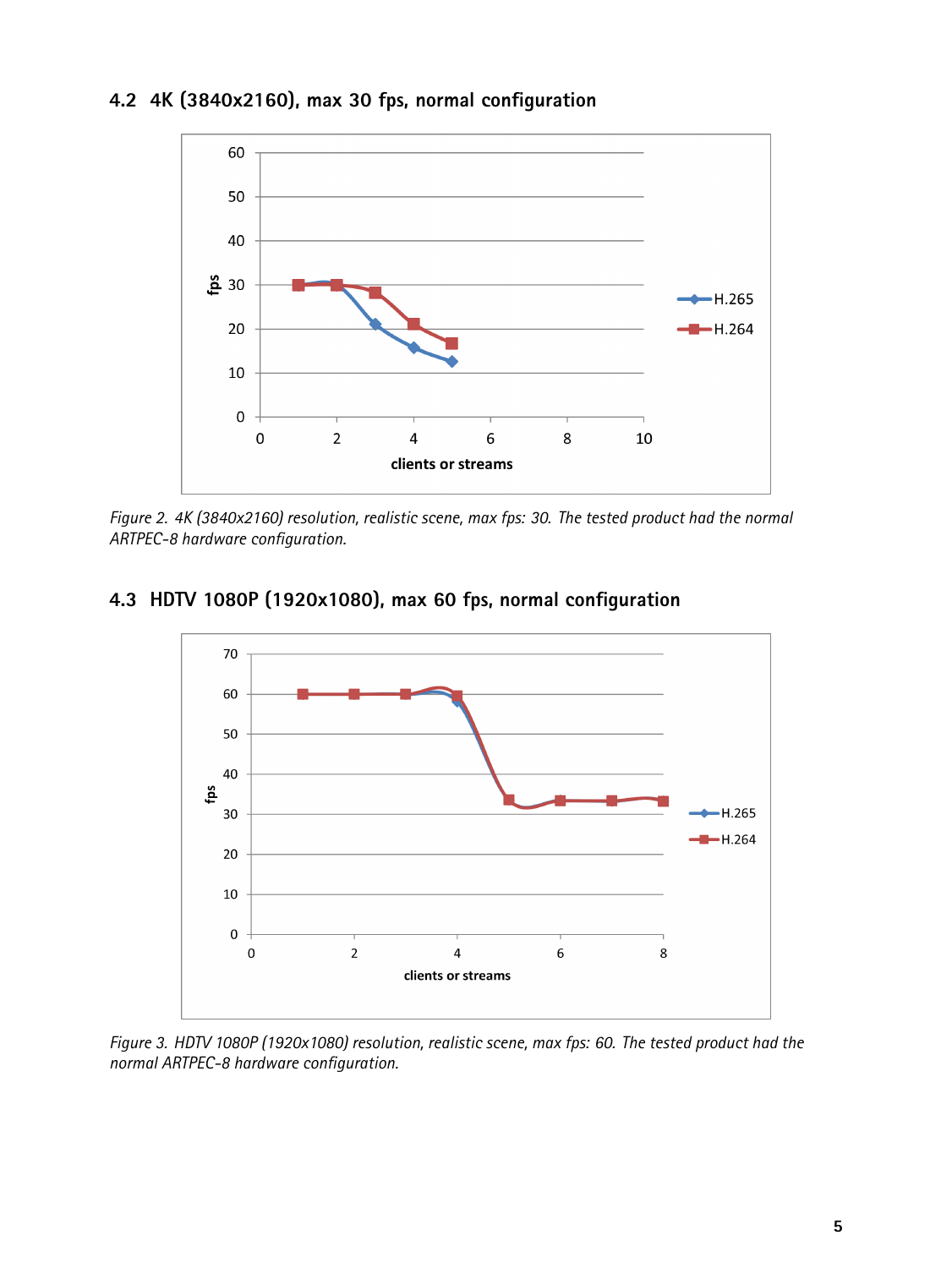

#### <span id="page-5-0"></span>**4.4 HDTV 1080P (1920x1080), max <sup>30</sup> fps, normal configuration**

*Figure 4. HDTV 1080P (1920x1080) resolution, realistic scene, max fps: 30. The tested product had the normal ARTPEC-8 hardware configuration. For H.265, both standard format and corridor format were tested.*

#### **4.5 4MP (2688x1512), max <sup>60</sup> fps, limited configuration**



*Figure 5. 4MP (2688x1512) resolution, realistic scene, max fps: 60. The tested product had the limited ARTPEC-8 hardware configuration. For H.265, both standard format and corridor format were tested.*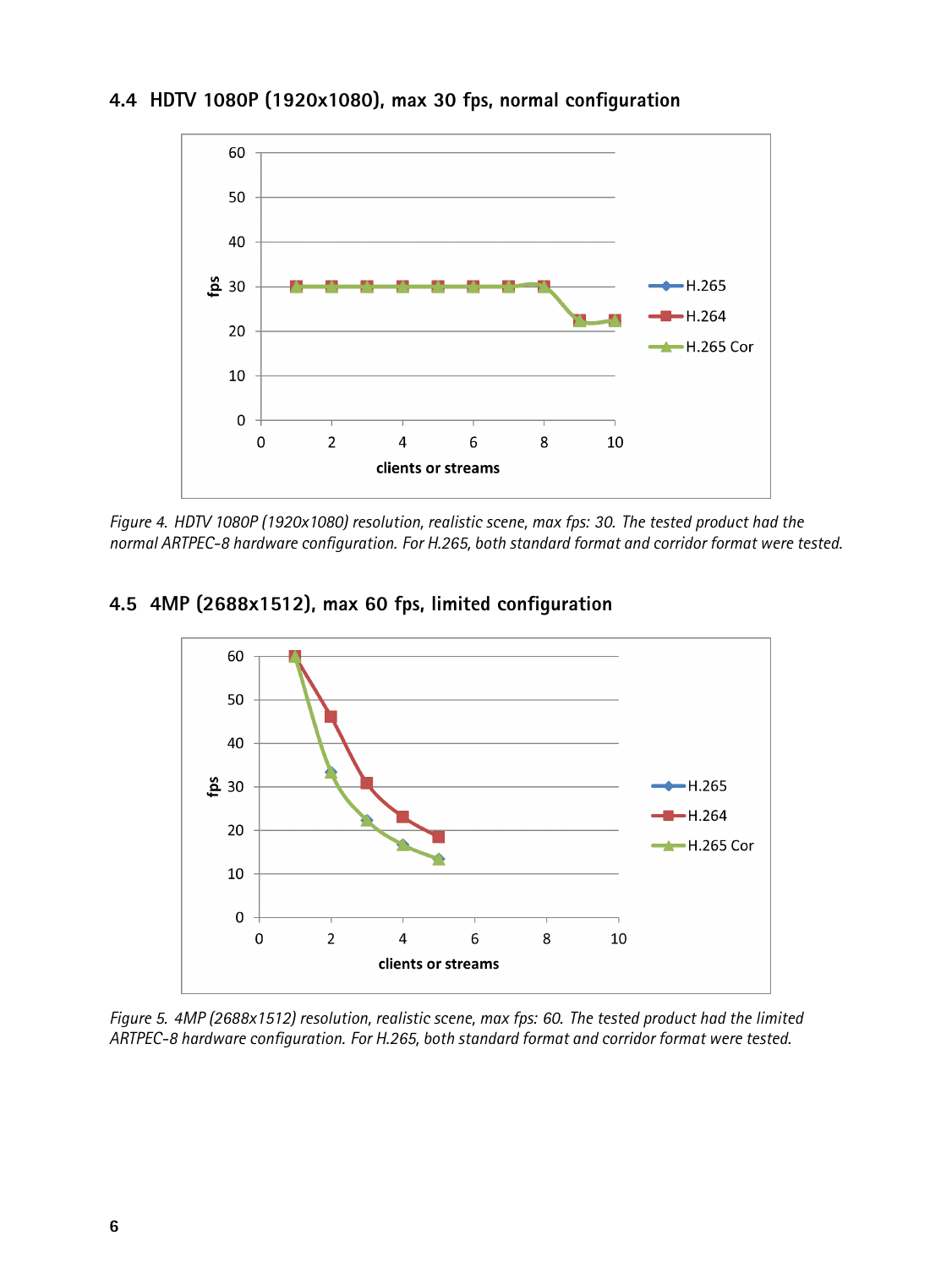#### <span id="page-6-0"></span>**4.6 4MP (2688x1512), max <sup>30</sup> fps, limited configuration**



*Figure 6. 4MP (2688x1512) resolution, realistic scene, max fps: 30. The tested product had the limited ARTPEC-8 hardware configuration. For H.265, both standard format and corridor format were tested.*

#### **4.7 HDTV 1080P (1920x1080), max <sup>60</sup> fps, limited configuration**



*Figure 7. HDTV 1080P (1920x1080) resolution, realistic scene, max fps: 60. The tested product had the limited ARTPEC-8 hardware configuration. For H.265, both standard format and corridor format were tested.*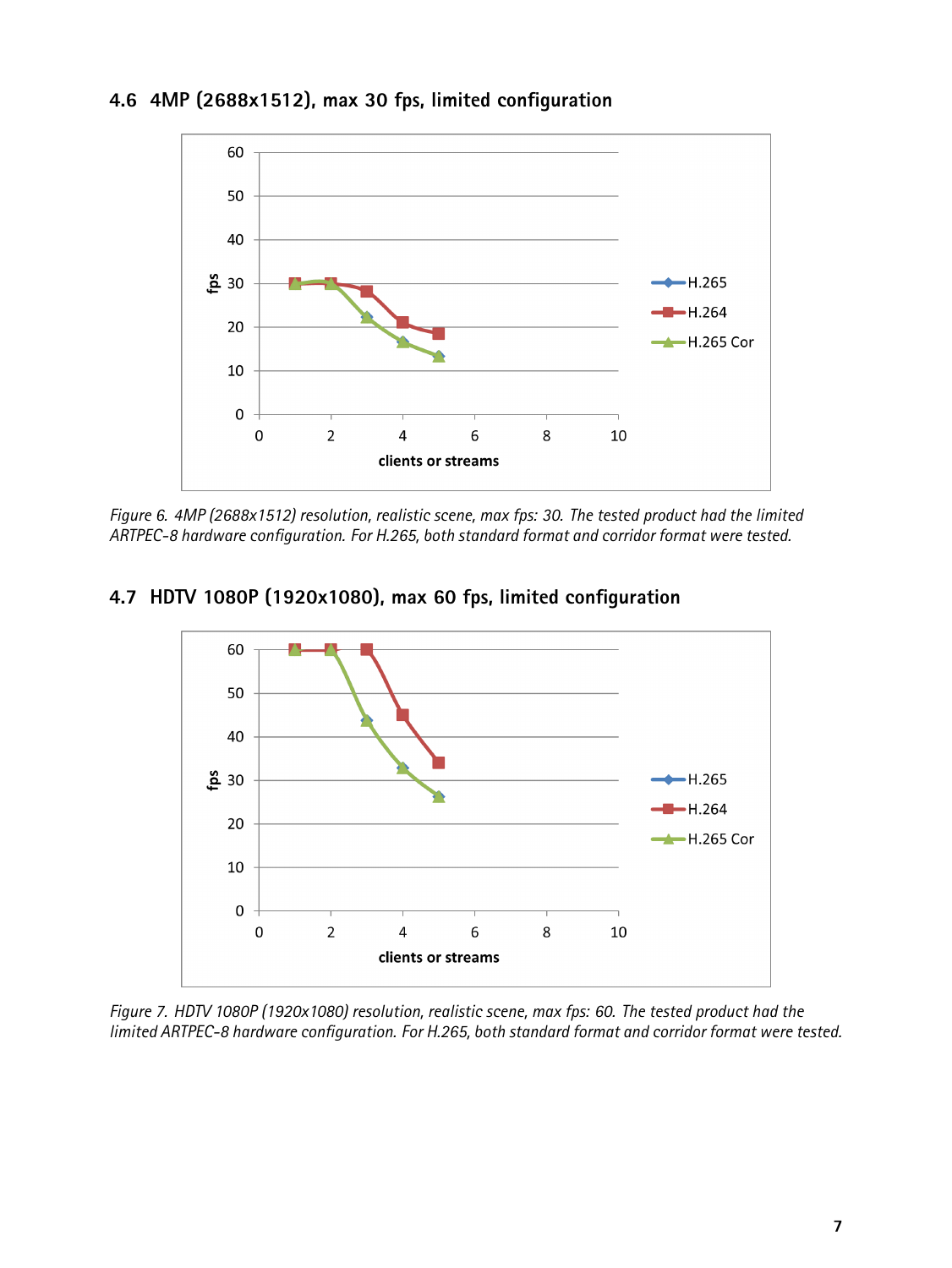#### <span id="page-7-0"></span>**4.8 HDTV 1080P (1920x1080), max <sup>30</sup> fps, limited configuration**



*Figure 8. HDTV 1080P (1920x1080) resolution, realistic scene, max fps: 30. The tested product had the limited ARTPEC-8 hardware configuration. For H.265, both standard format and corridor format were tested.*

### 5 Discussion

If the image scene, compression level, and compression method are kept constant, an increase in resolution will decrease the number of full frame rate streams or cause the frame rate per stream to decrease.

When the resolution is increased to, for example, 4K, the frame rate will be dropped as the number of streams is increased. However, ARTPEC-8 can still achieve one H.265 stream of 4K at <sup>60</sup> fps (Figure 1).

The test results also show that ARTPEC-8 can deliver two simultaneous H.265 streams in 4K at <sup>30</sup> fps (Figure 2) or four simultaneous H.265 streams in HDTV 1080P at <sup>60</sup> fps (Figure 3) or eight simultaneous H.265 streams in HDTV 1080P at <sup>30</sup> fps (Figure 4).

In terms of number of streams and frame rate, the performance with Axis H.264 encoder is about the same as with Axis H.265 encoder, or slightly better. The performance with corridor format is about the same as with the standard format.

The test results indicate that the processing power ( $P_{CPU}$ ), or total throughput, of ARTPEC-8 can reach <sup>498</sup> megapixels/s for the normal configuration and <sup>263</sup> megapixels/s for the limited configuration, both for H.265. We find this by using the following formula:

 $P_{CPU}$  = Frame rate x Image resolution x Number of unique streams

Note that the formula is not valid for the cases in Figure 3 and Figure 4. There is <sup>a</sup> fps drop from the 4th stream to the 5th stream in Figure 3 and <sup>a</sup> fps drop between the 8th and 9th stream in Figure 4. This is caused by the limitation of the number of image source instances, which is four by design in ARTPEC. It is not only the total output throughput that has <sup>a</sup> limit, but also the total input from the image sources. The input size was 4K at 60 fps in Figure 3 and 4K at 30 fps in Figure 4.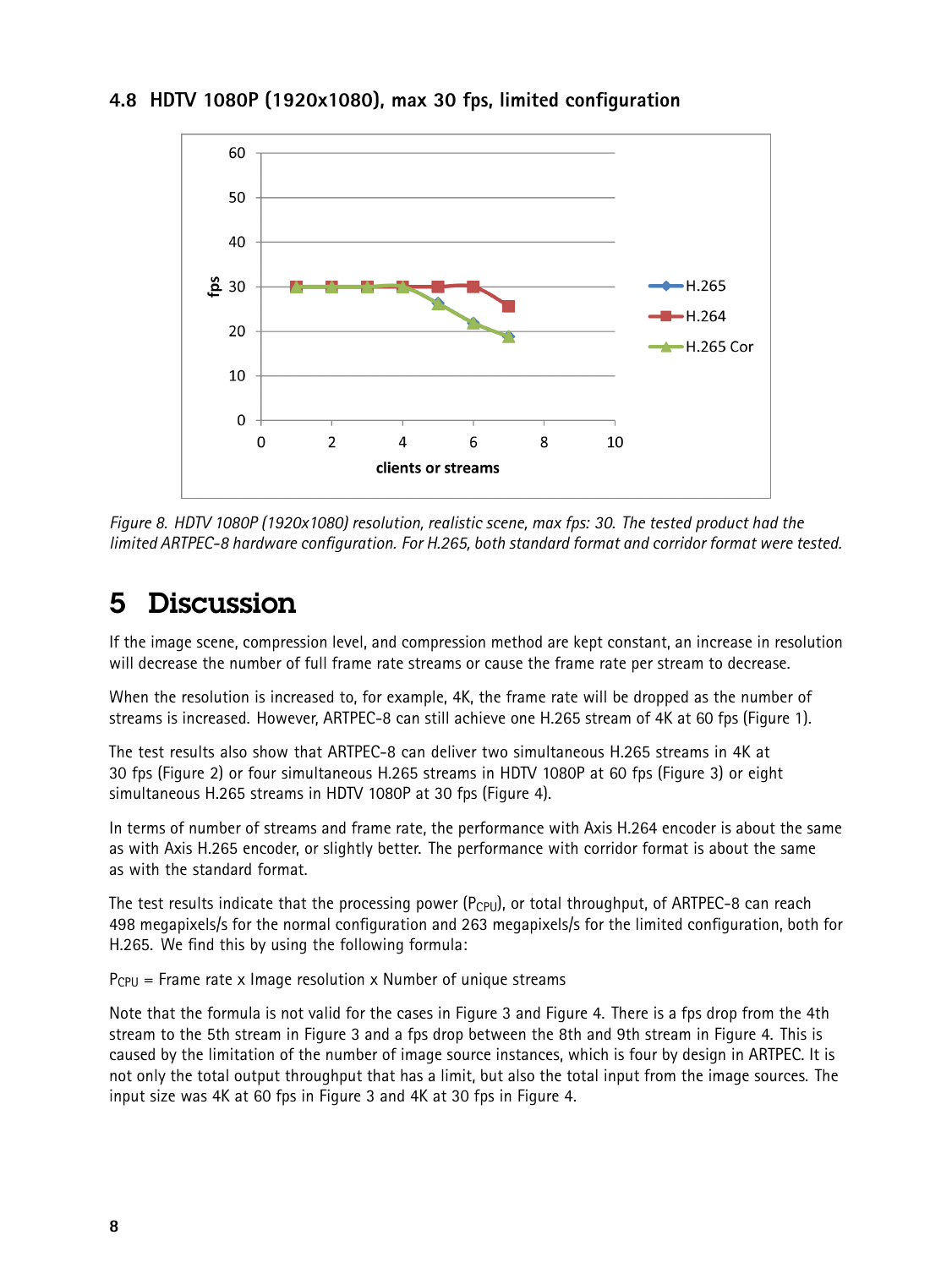### <span id="page-8-0"></span>6 Conclusion

ARTPEC-8 makes the new generation of Axis video products even more powerful. A typical Axis camera with ARTPEC-8 can deliver one stream of 4K at 60 fps by H.265. A typical Axis camera with the limited version of ARTPEC-8 can deliver one stream of 4MP at 60 fps by H.265.

The performance, in terms of number of streams and frame rate, is approximately the same with corridor format as with the standard format.

Please note that the product datasheets are the official specification documents for Axis products.